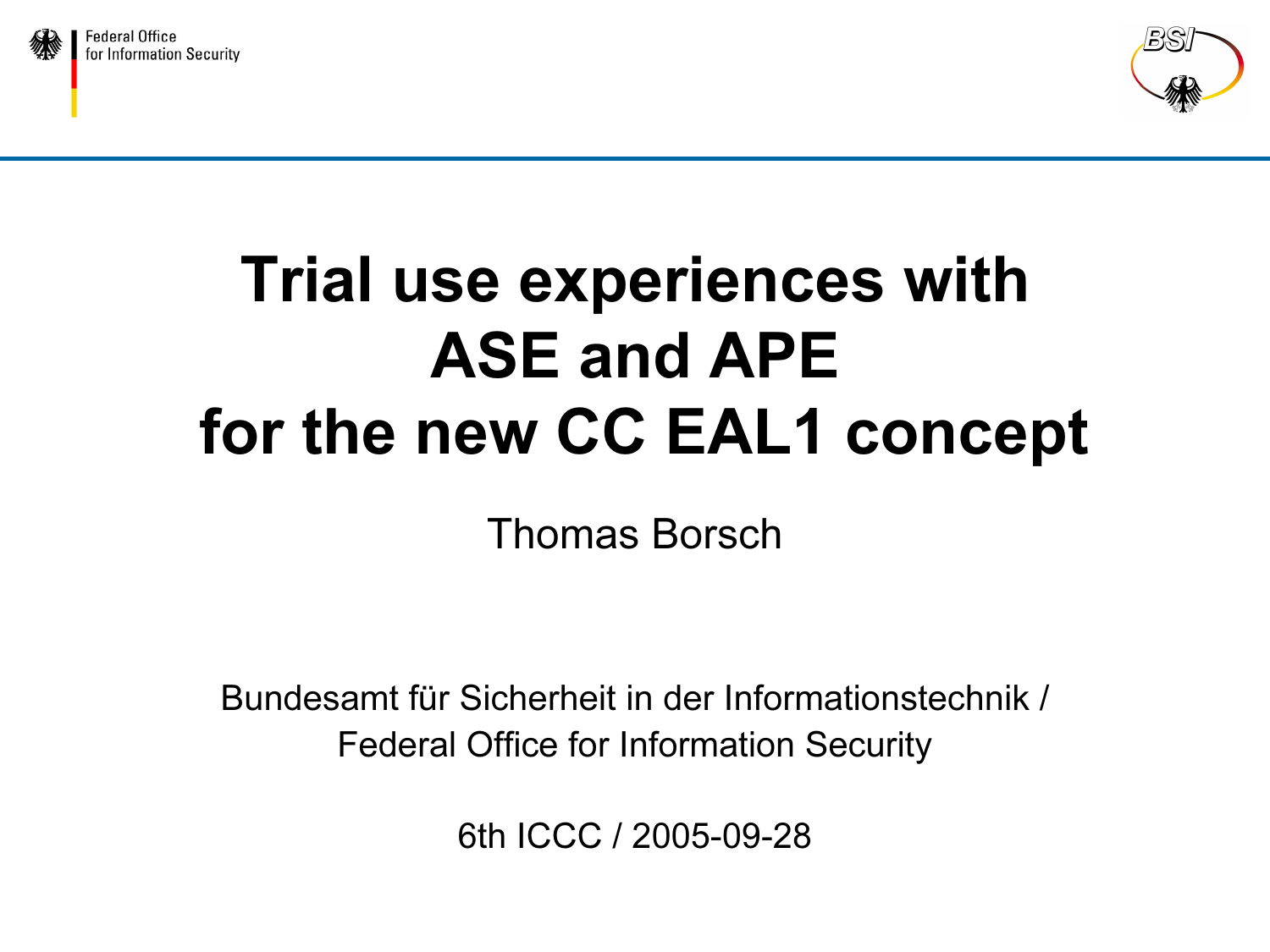





- **□ Motivation for Low Assurance PPs/STs**
- □ Course of events & the BSI Trial Use Project
- □ The new ASE/APE EAL1 Concept
- □ PPs defined in the Trial Use Project and PP usage
- □ Trial Use results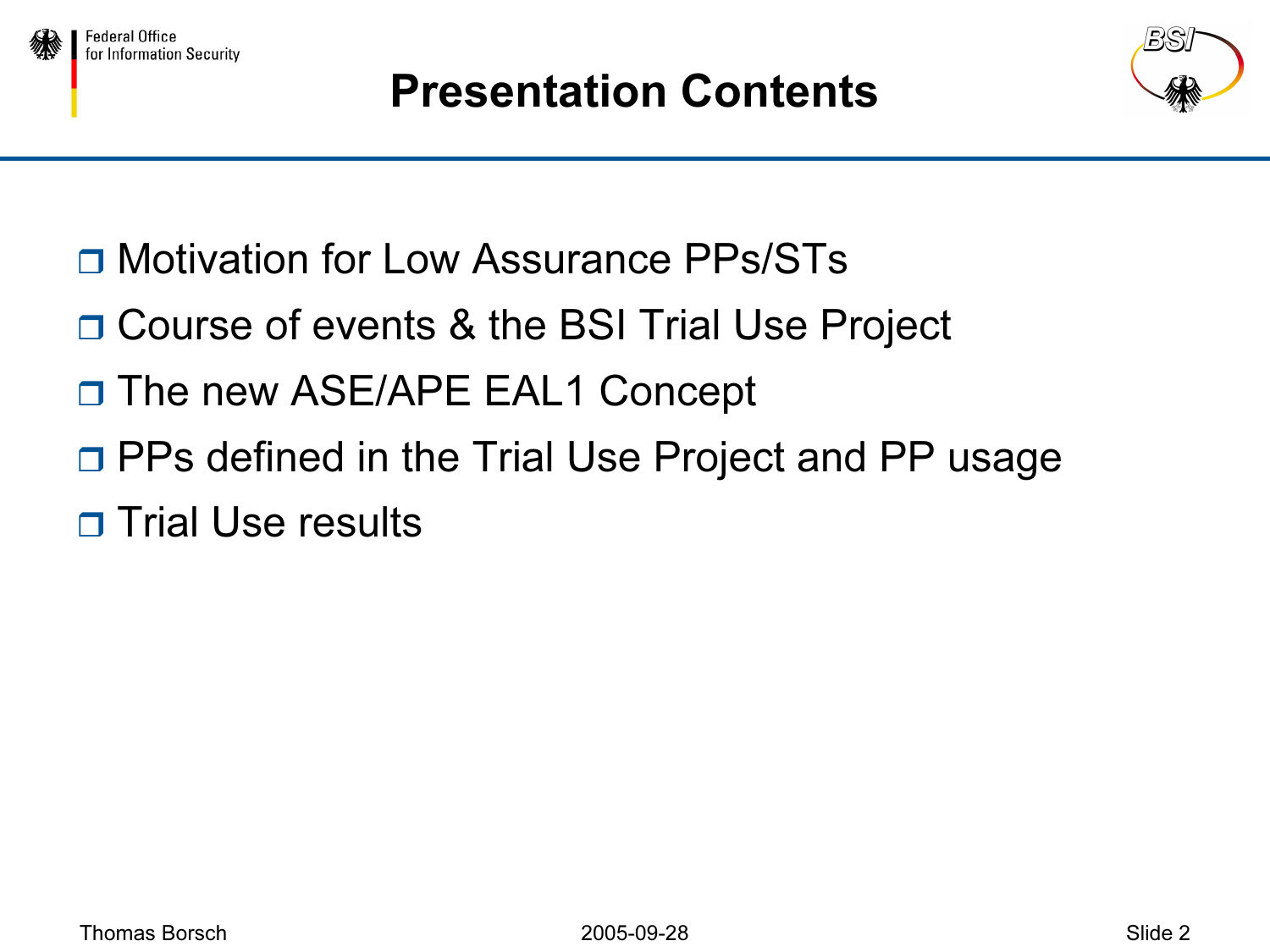



- □ EAL1 evaluations do not need a full-scale ST/PP
	- □ Too complex to be written by a developer
	- □ Too expensive to be evaluated at an EAL1 level
	- □ Too difficult to be understood by an end user
- □ The evaluation effort ratio between ST/PP and the rest of EAL1 is adverse
	- **□ CEM2.2: 78 ASE work units vs. 36 work units related to** other EAL1 SARs

# This leads to the following conclusion: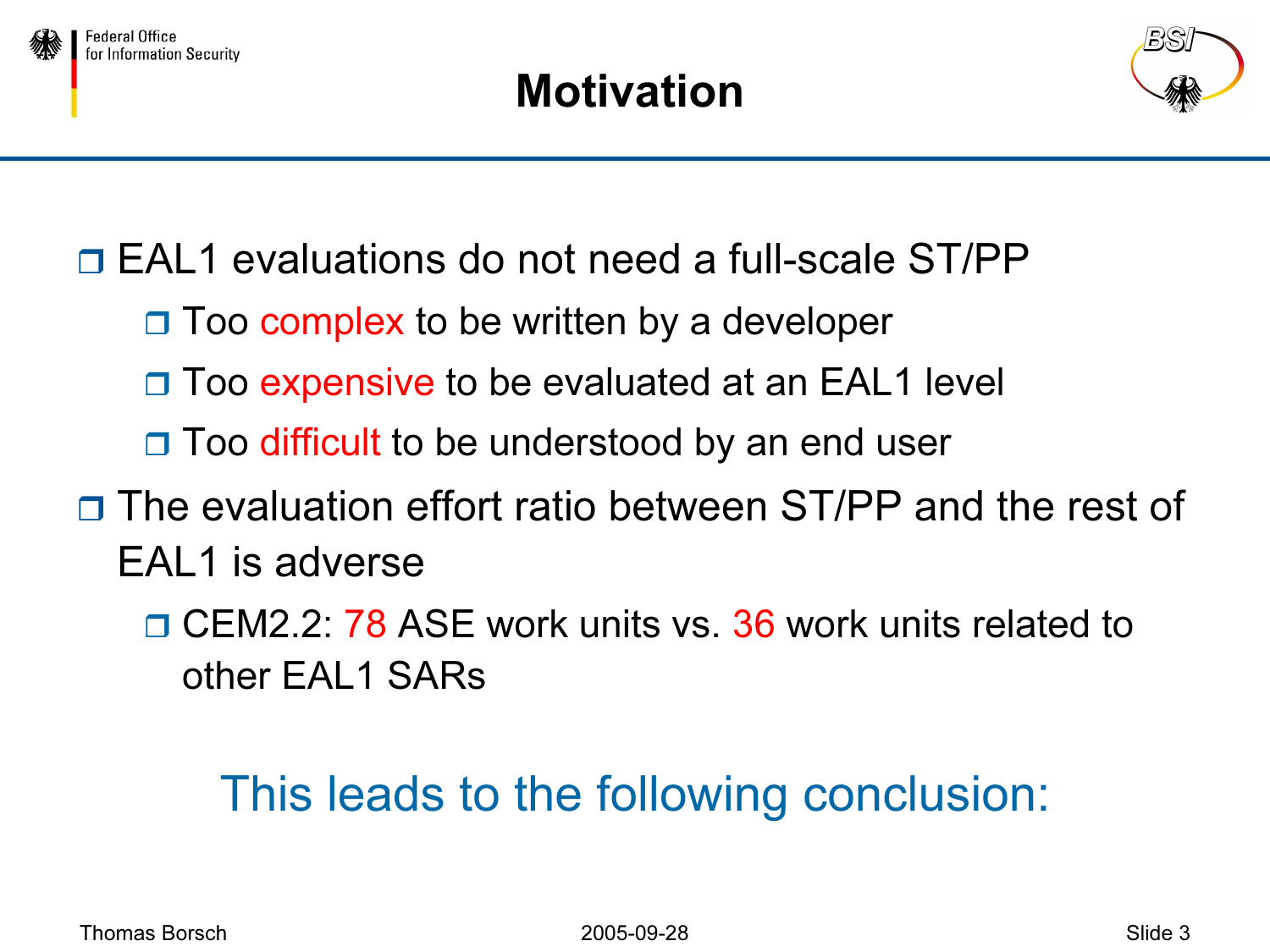





# Simplified EAL1 ASE/APE would reduce work without loosing assurance  $\bigoplus$

# CC could enter new marketsas small to medium-sized vendorswould be able to have their products certified

 $\overline{\psi}$ 

# Increased number of certified products would enable more secure IT infrastructures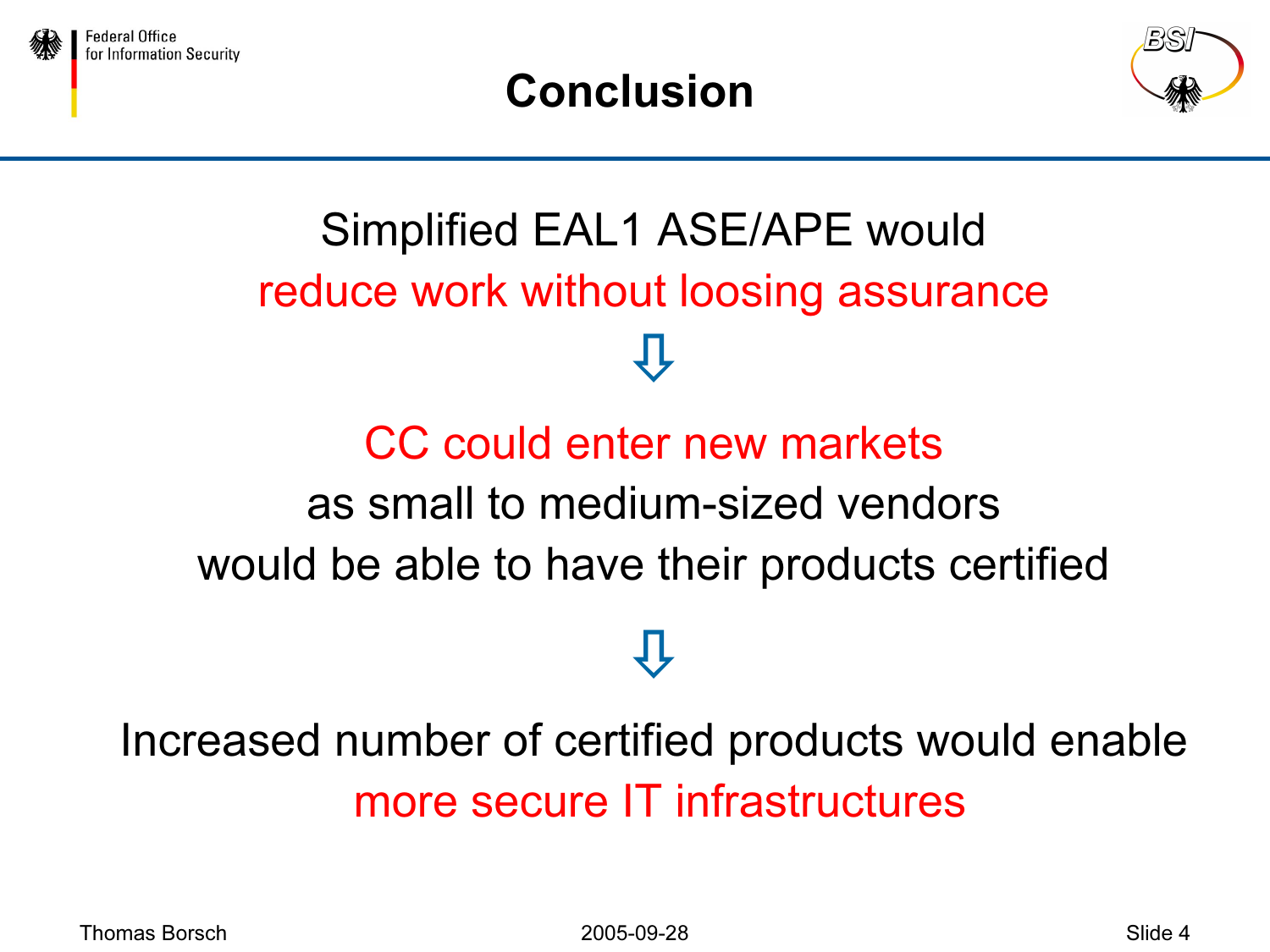



- $\Box$  2003: Rewrite of the ASE/APE Criteria under sponsorship of NLNSCA (lead nation) and BSI
- $\Box$  01/2004: New ASE/APE Criteria available for trials
- $\Box$  02/2004: Start of BSI ASE/APE Trial Use Project
- $\Box$  02/2005: **Final results of Trial Use Project**
- $\Box$  05/2005: Incorporation of trial results into CC3.0 ASE/APE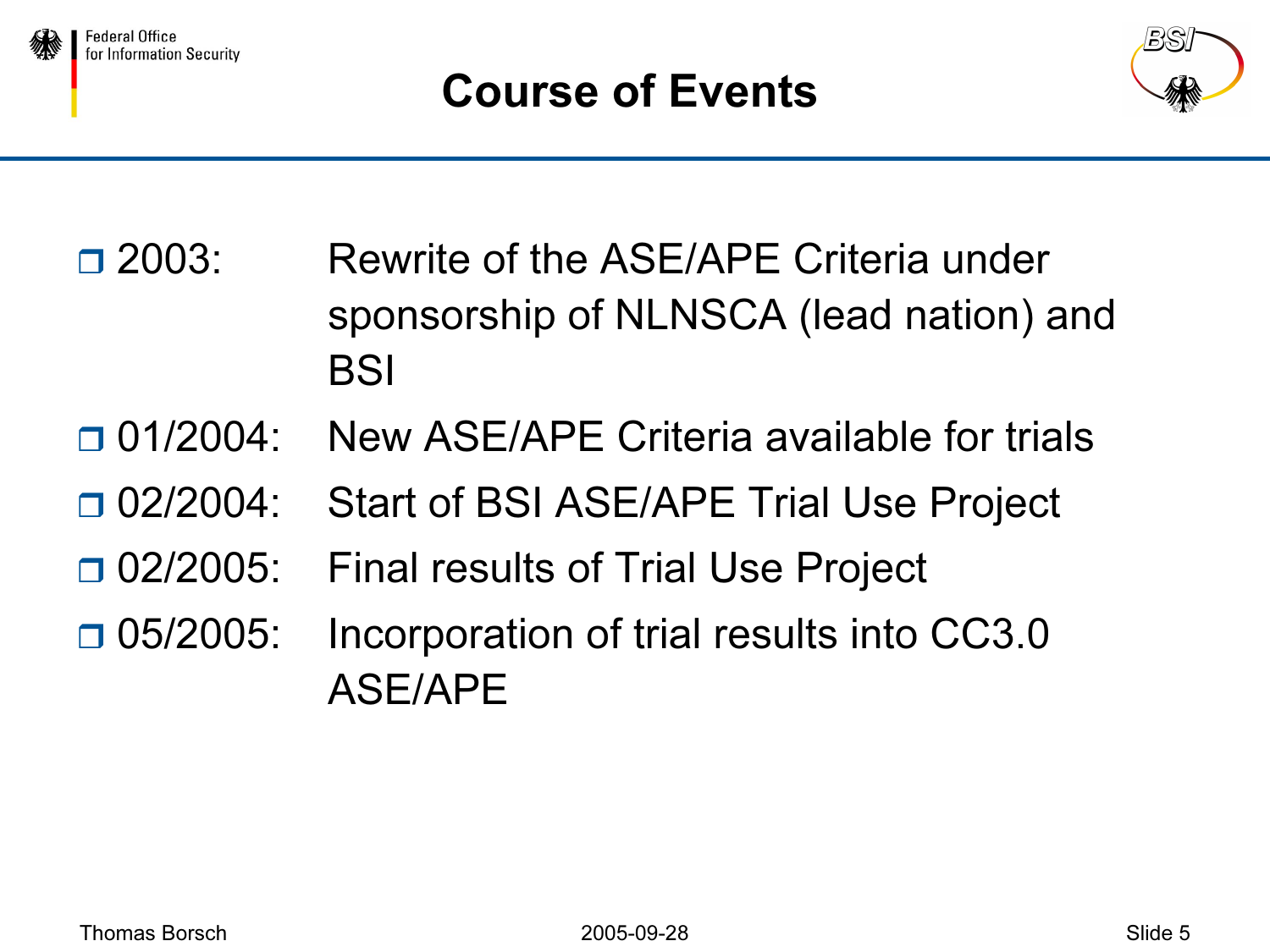

Federal Office

for Information Security



Validation of CC2.4 Low Assurance (EAL1) Concept:

- **□ Definition / Evaluation and Certification of** four Protection Profiles according to CC 2.4 EAL1
- **□** Involvement of BSI accredited Evaluation Labs
- **□** Evaluation of PP conformant products (preferably two)
- **□** Involvement of Product Vendors
- □ Analysis of the CC2.4 ASE/APE Criteria and the CEM
- **□ Comparison of the efforts (CC2.1 vs. CC2.4/3.0) to be** spent for development and evaluation of EAL1 PPs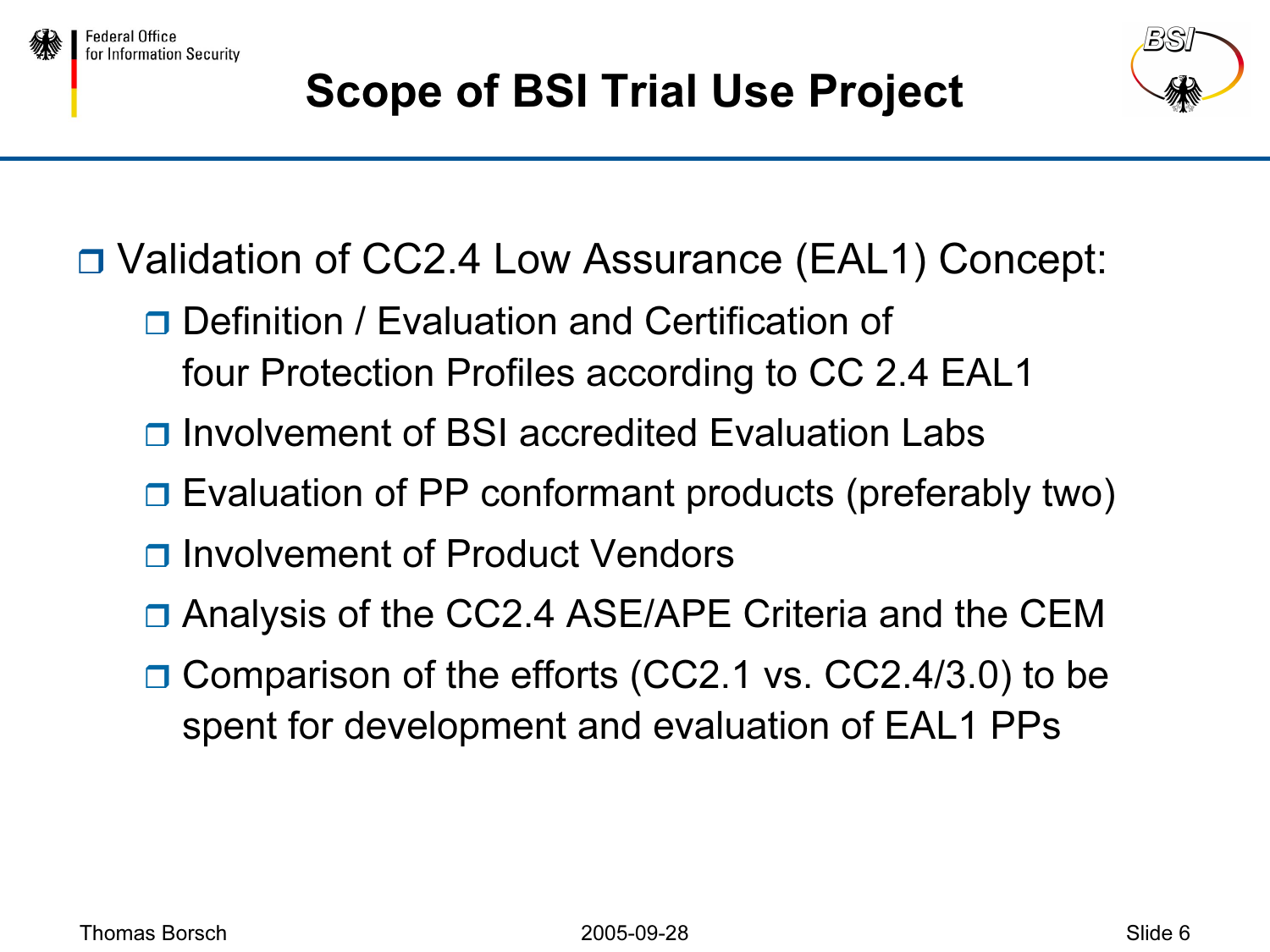



# $\texttt{CC2.2}\rightarrow \texttt{CC2.4}\rightarrow \texttt{CC3.0}$



□ Common Criteria Version 2.2:

□ Bases entirely on CC2.1

□ Incorporates a number of Interpretations

□ Common Criteria Version 2.4:

- **□ Has a new ASE/APE concept compared to CC2.2**
- □ Uses Part 2 of the CC2.2
- Small adaptations in several classes (e.g. ADV, ATE, ...) to harmonize them with the new ASE/APE concept

□ Common Criteria Version 3.0

□ Same ASE/APE concept as CC2.4 with minor changes Modified/updated classes ADV/ALC/AGD/AVA/ATE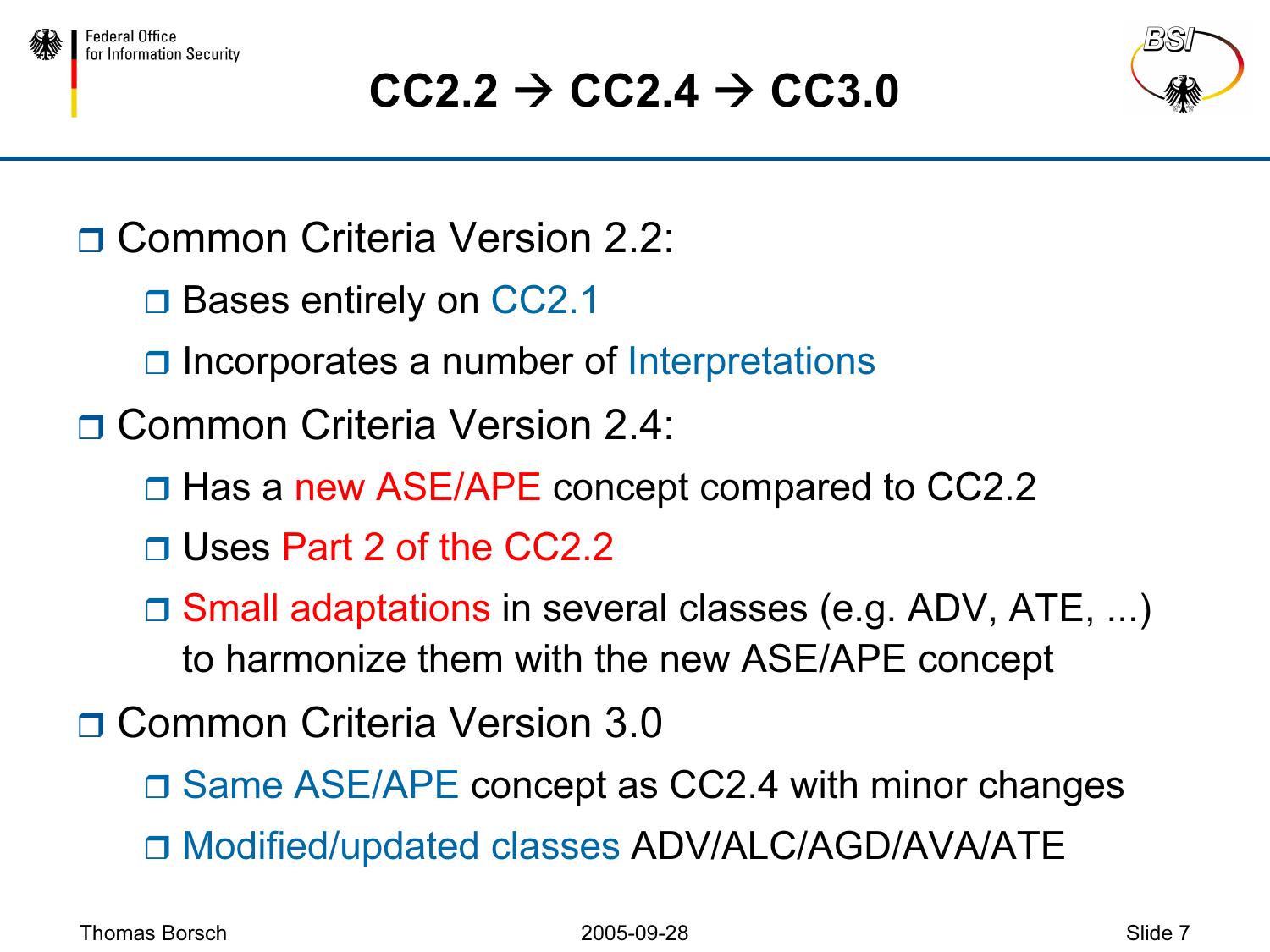

#### New ASE/APE Concept ASE/APE is leveled





Thomas Borsch 2005-09-28 Slide 8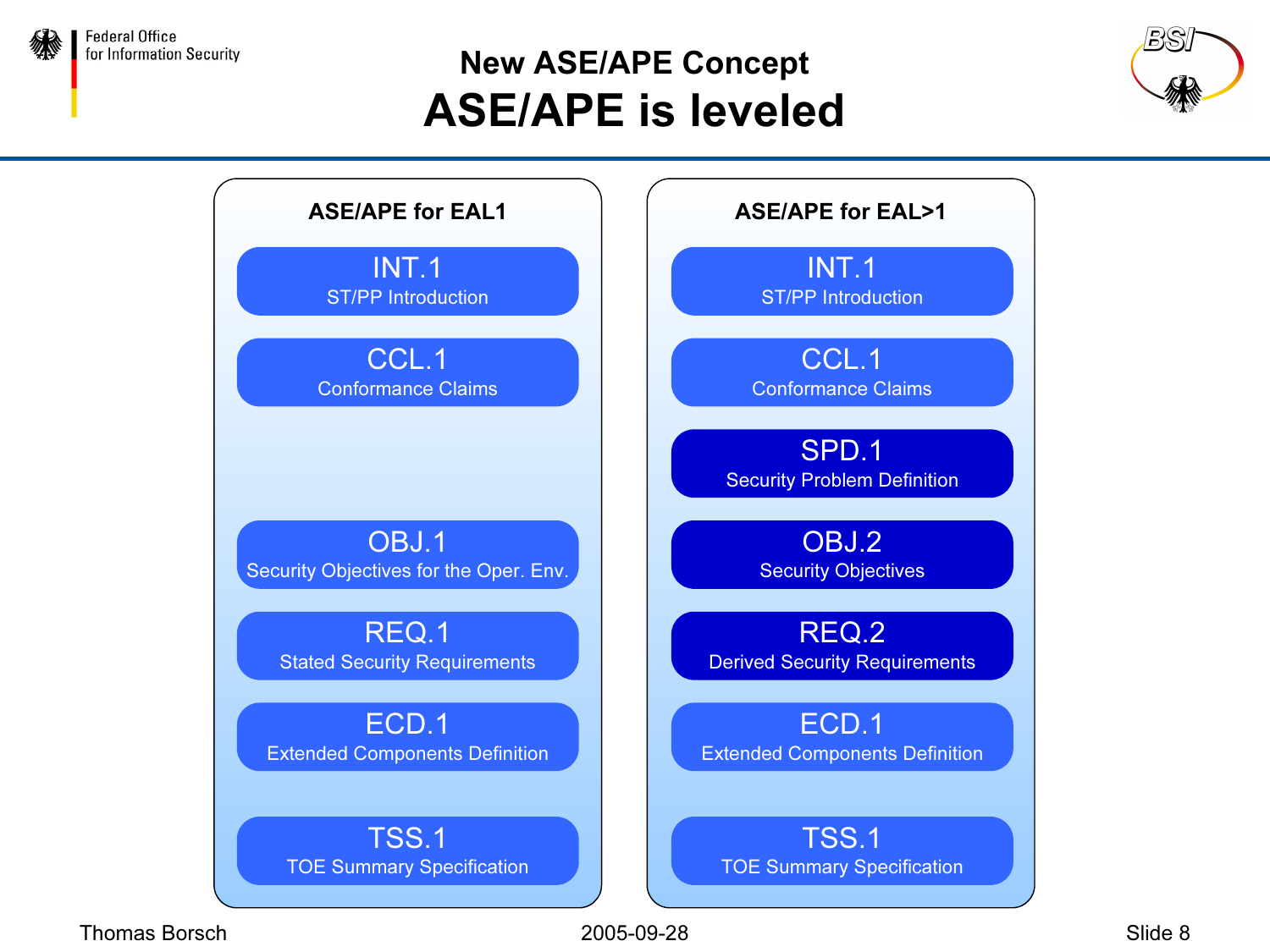

#### New ASE/APE Concept EAL1 ASE/APE



- □ No Security Problem Definition
	- i.e. no Assumptions, Threats and OSPs
- □ Only Security Objectives for the Operational Environment
	- i.e. no Security Objectives for the TOE
- □ SFRs only have to be stated
	- i.e. no need to consider Dependencies
- No Rationales
	- i.e. no need to argue why a Threat is covered by an Objective which is fulfilled if a SFR is implemented by the TOE
- Other assurance components are the same for all EAL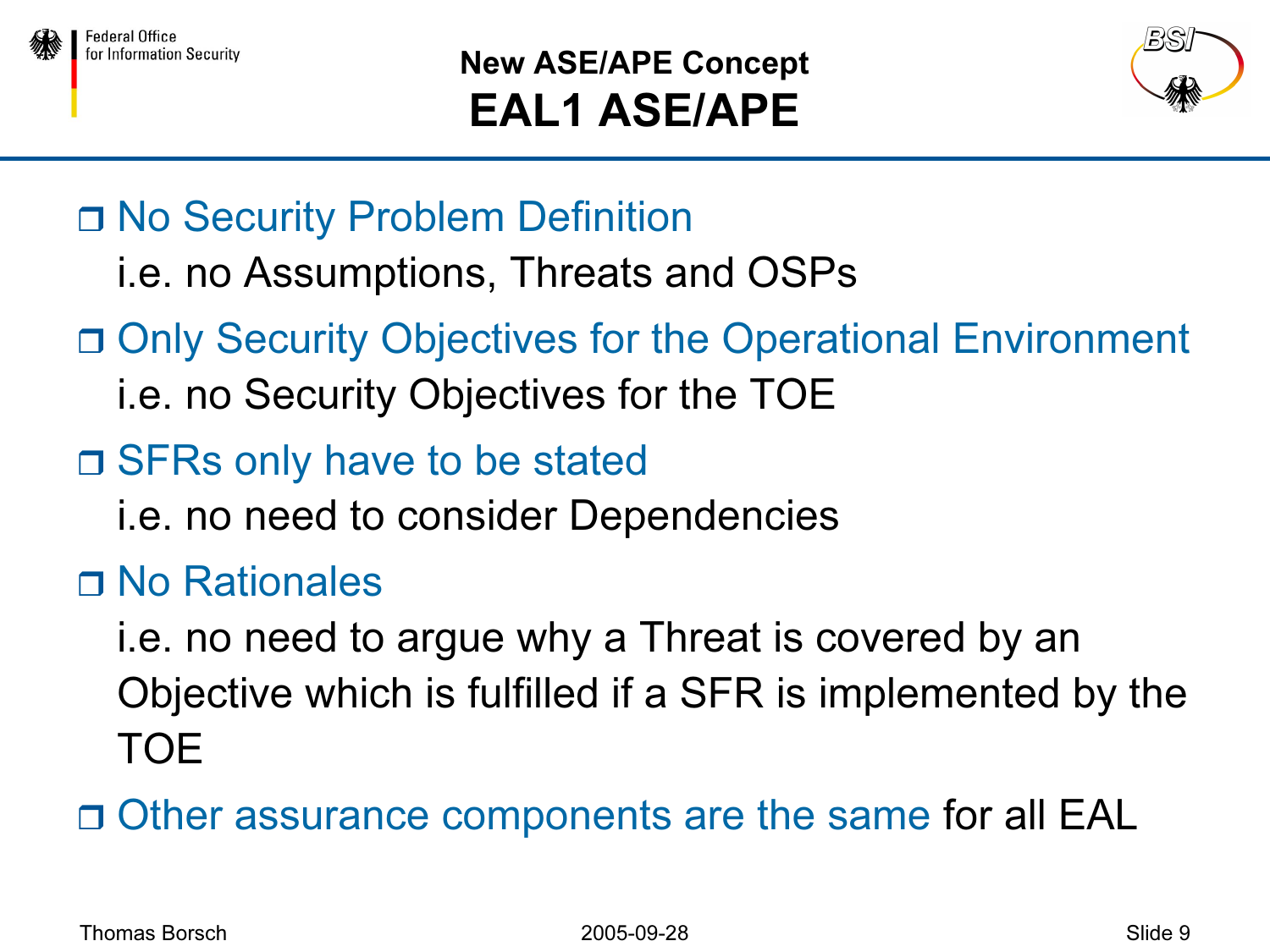

# Trial Use LAPPs



□ PPs developed, evaluated and certified as part of the ASE/APE trial project:

- □ PP for VoIP Infrastructures
- □ PP for VPN Gateways
- □ PP for Personal Firewalls
- □ PP for Photocopier Devices

# The PPs in more detail: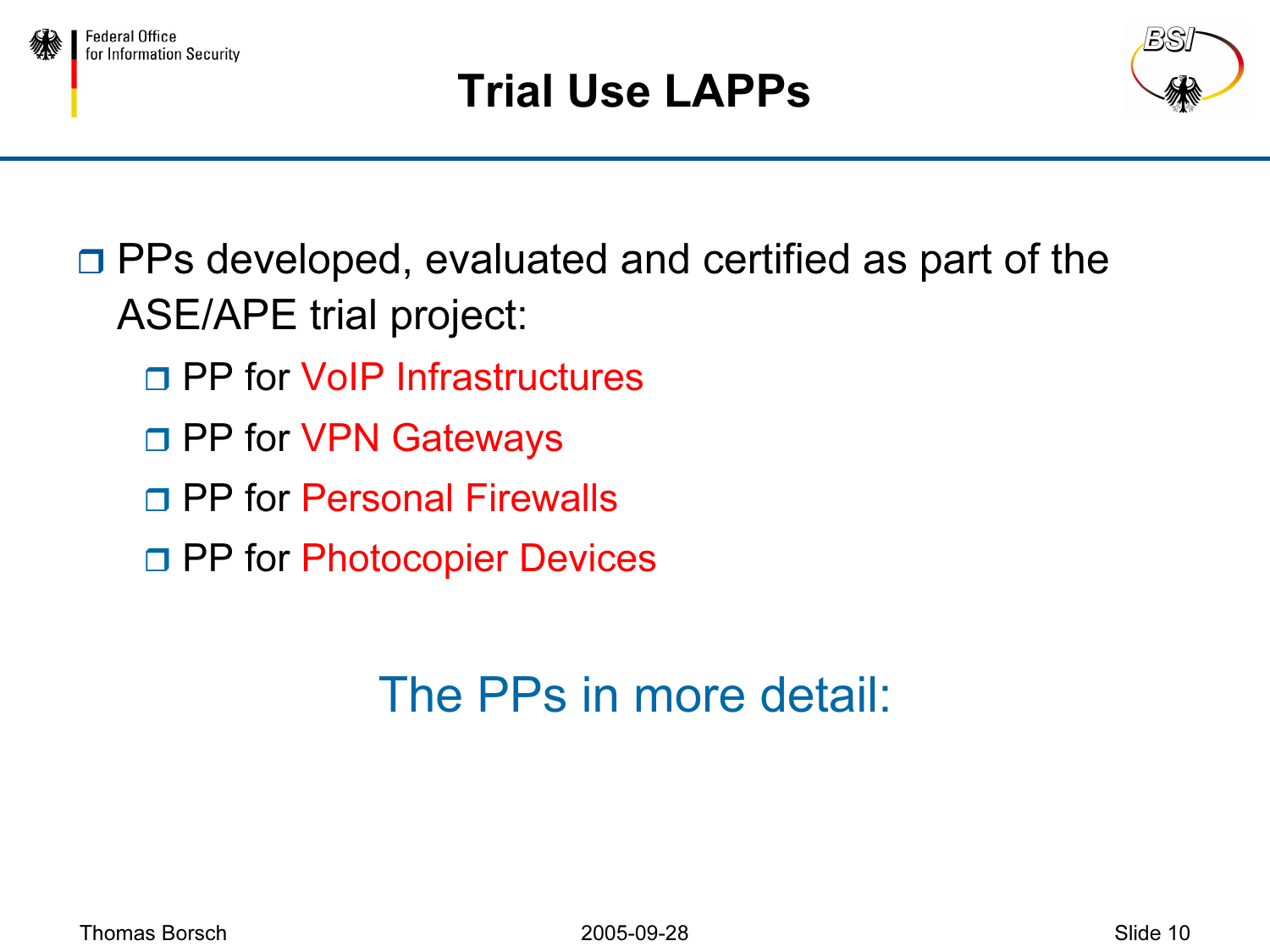



# LAPP - VoIP Infrastructure



- □ Title: LAPP for a VoIP infrastructure, Version 1.1
- □ Certification ID: BSI-PP-0012-2005
- □ Conformance Claims:

□ CC2.4, Release 256 + Interpretations, Part 2 and 3 conformant, EAL1

Functionality:

- $\Box$  Restricting phone calls to certain numbers (and change of restrictions)
- **□ Management of Users and Telephones**
- **□ Logging of connection information**
- **□** Storage and secure retrieval of voice mails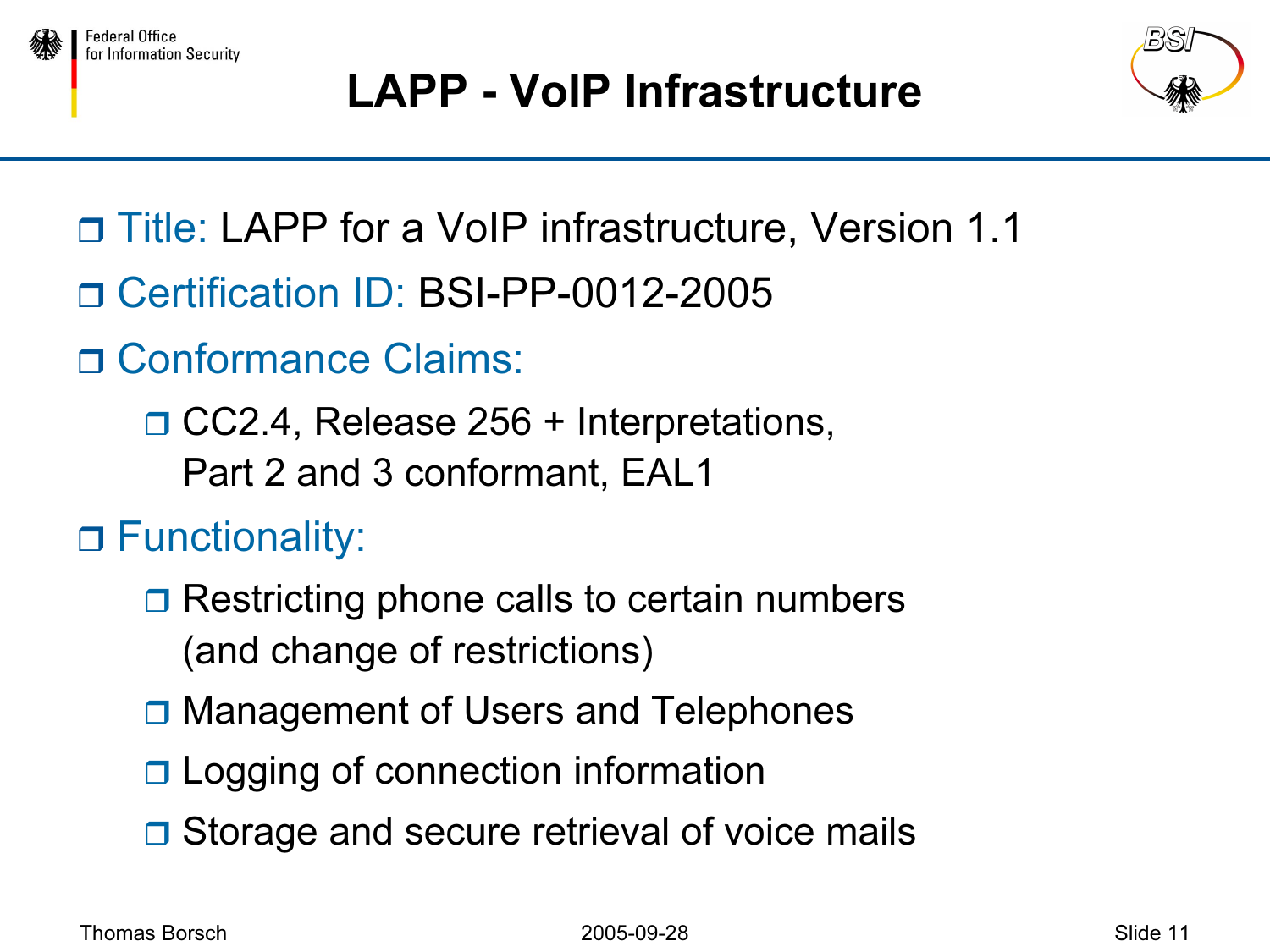

**Federal Office** for Information Security

### LAPP - VoIP Infrastructure



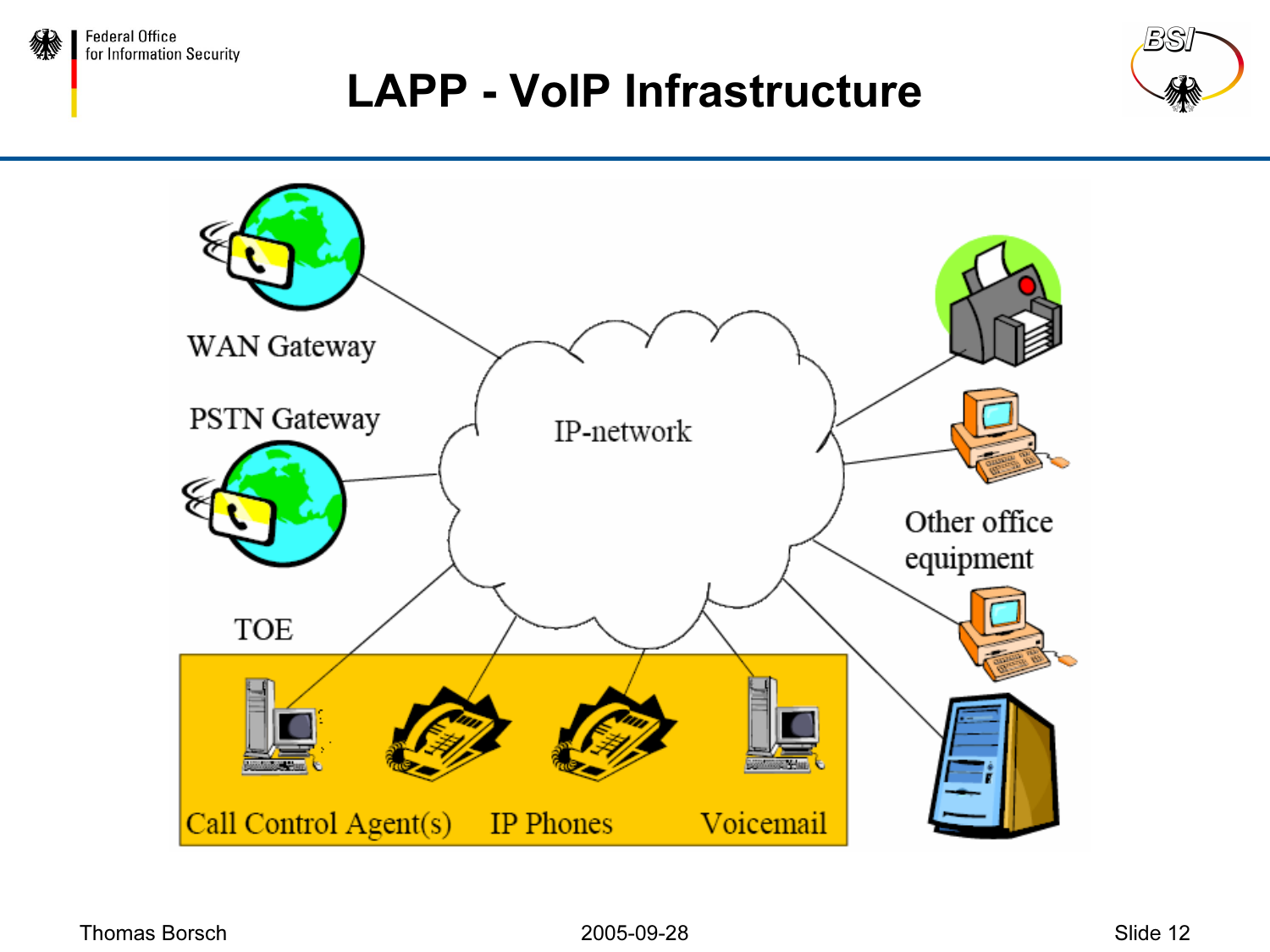

# LAPP - VPN Gateway



- □ Title: LAPP for a VPN Gateway, Version 1.4
- □ Certification ID: BSI-PP-0013-2005
- □ Conformance Claims:
	- **□ CC2.4, Release 256 + Interpretations,** Part 2 and 3 conformant, EAL1
- Functionality:
	- **□** Identification and authentication of remote user/networks
	- □ VPN Tunneling
	- **□ Management**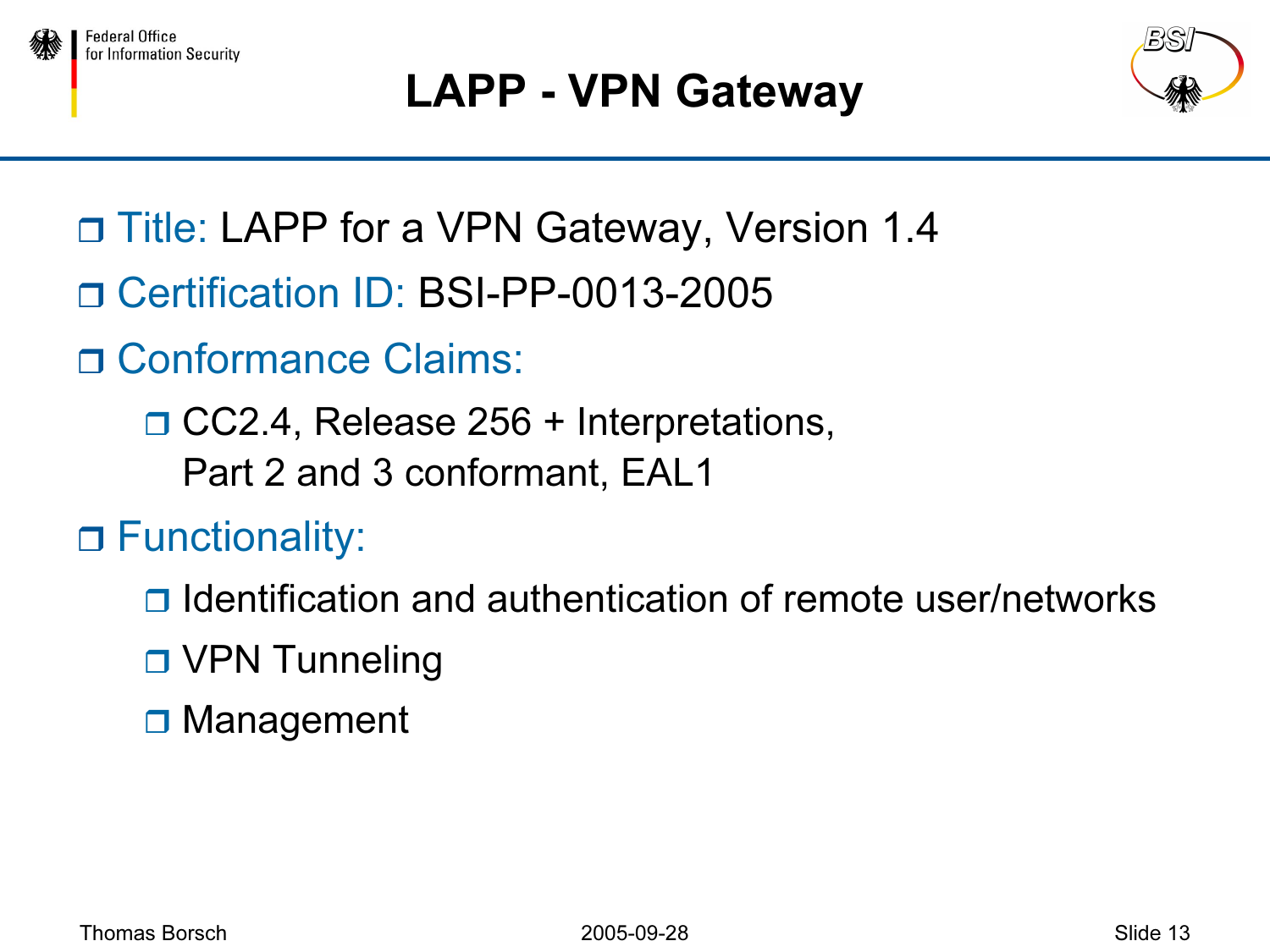

### LAPP - VPN Gateway



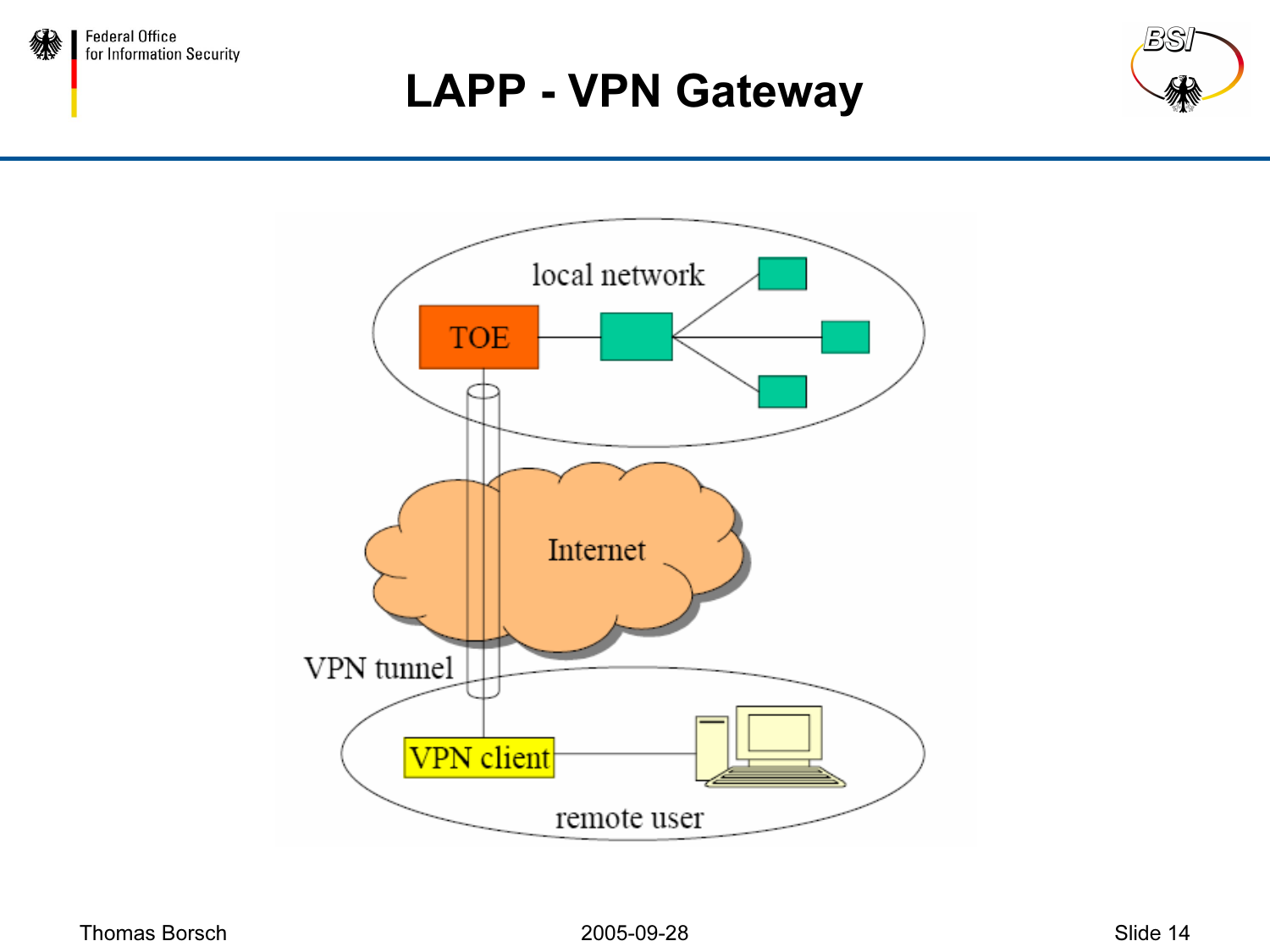



□ Title: LAPP for a Software Based Personal Firewall for home Internet use, Version 1.2

□ Certification ID: BSI-PP-0014-2005

□ Conformance Claims:

**□ CC2.4, Release 256 + Interpretations,** Part 2 and 3 conformant, EAL1

Functionality:

- **□ Regulate incoming and outgoing traffic**
- **□ Management of rule set**
- **□ Warning of the user**
- □ Event Logging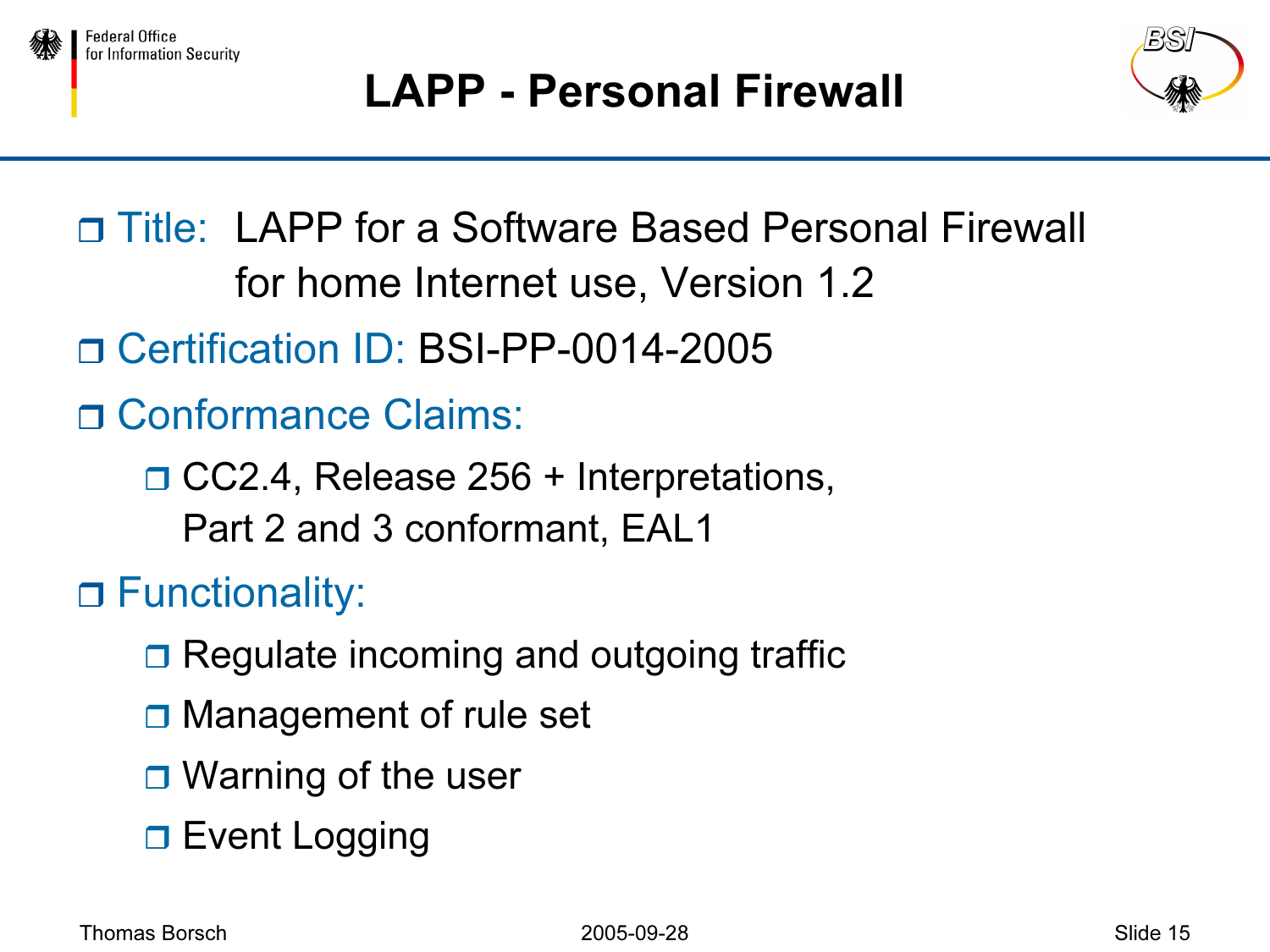

### LAPP - Personal Firewall



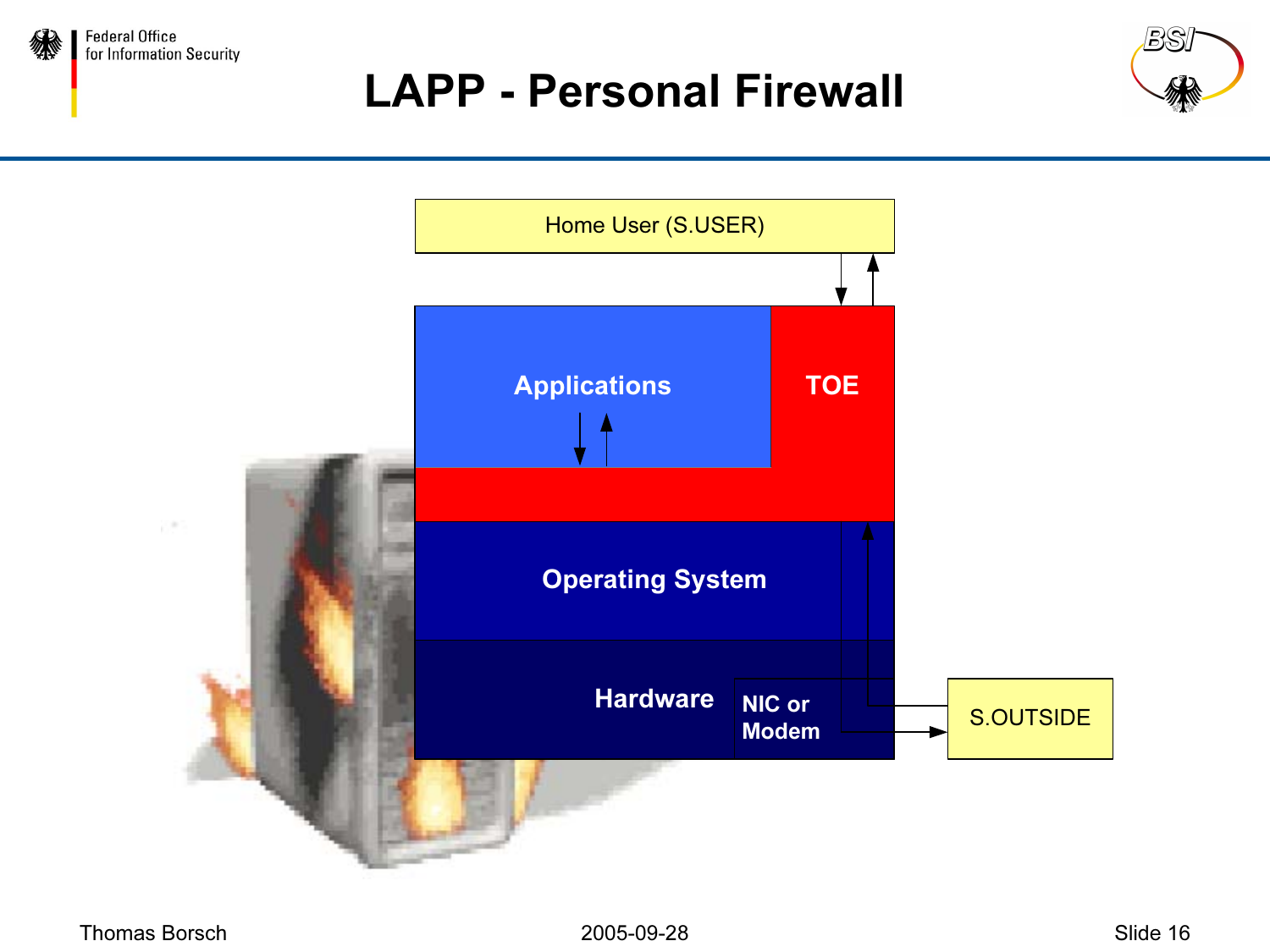





# □ Title: LAPP for a Office Based Photocopier Device, Version 1.3

- □ Certification ID: BSI-PP-0015-2005
- □ Conformance Claims:
	- **□ CC2.4, Release 256 + Interpretations,** Part 2 and 3 conformant, EAL1

Functionality:

- □ Object re-use (residual information is not retained)
- **□ No leakage of information** 
	- (except printing it on paper by request of the user)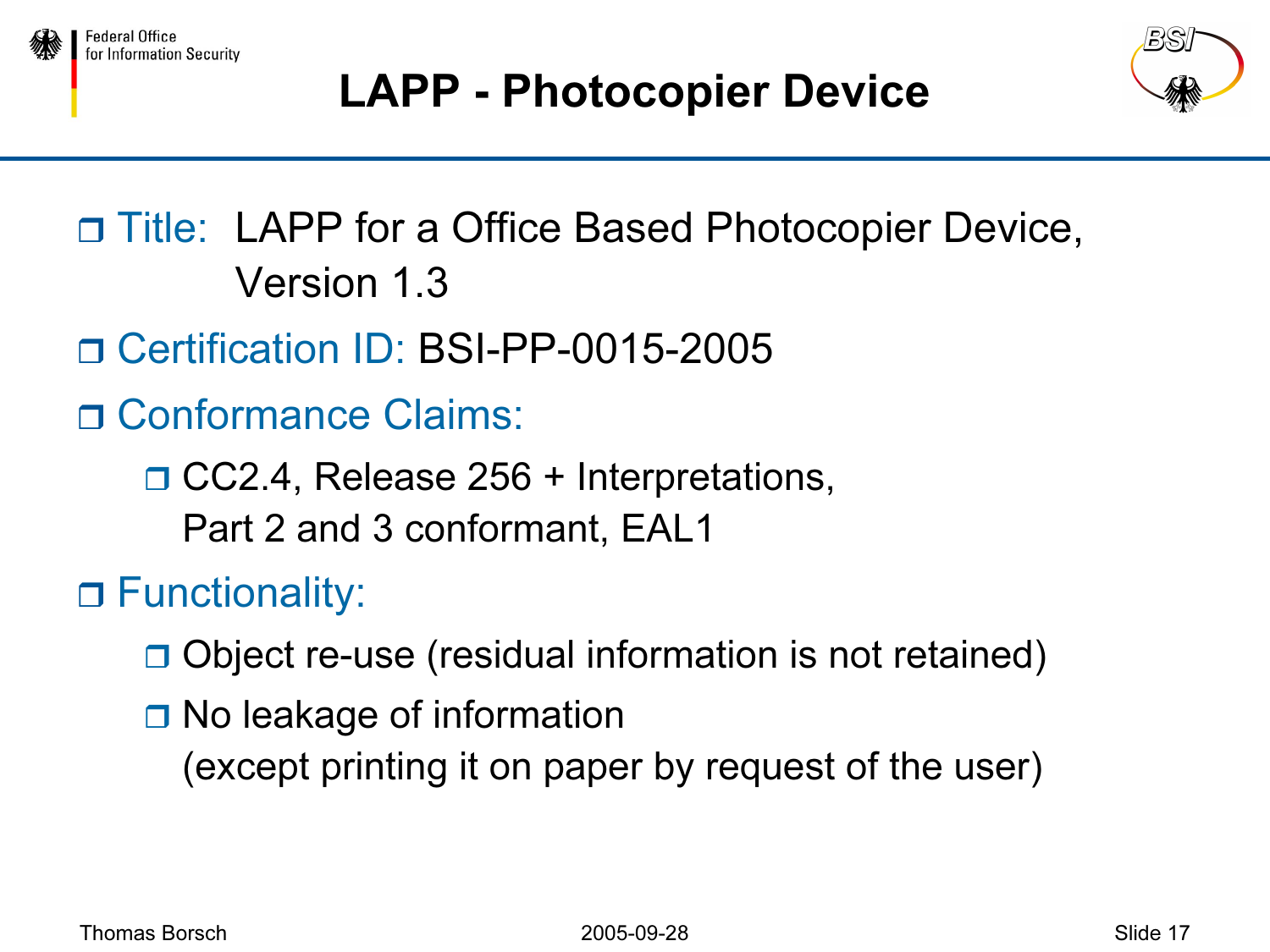



- **□ Two products have been evaluated against the PPs:** 
	- □ A VPN gateway of a small vendor
	- □ A VoIP Infrastructure from Cisco
- □ Further inquiries for product certification have occurred:
	- **□ VPN PP was of particular interest**
	- $\Box$  Inquiries came from small vendors
	- **□ Not applied for certification yet** (mainly because of the version change from CC2.4 to CC3.0)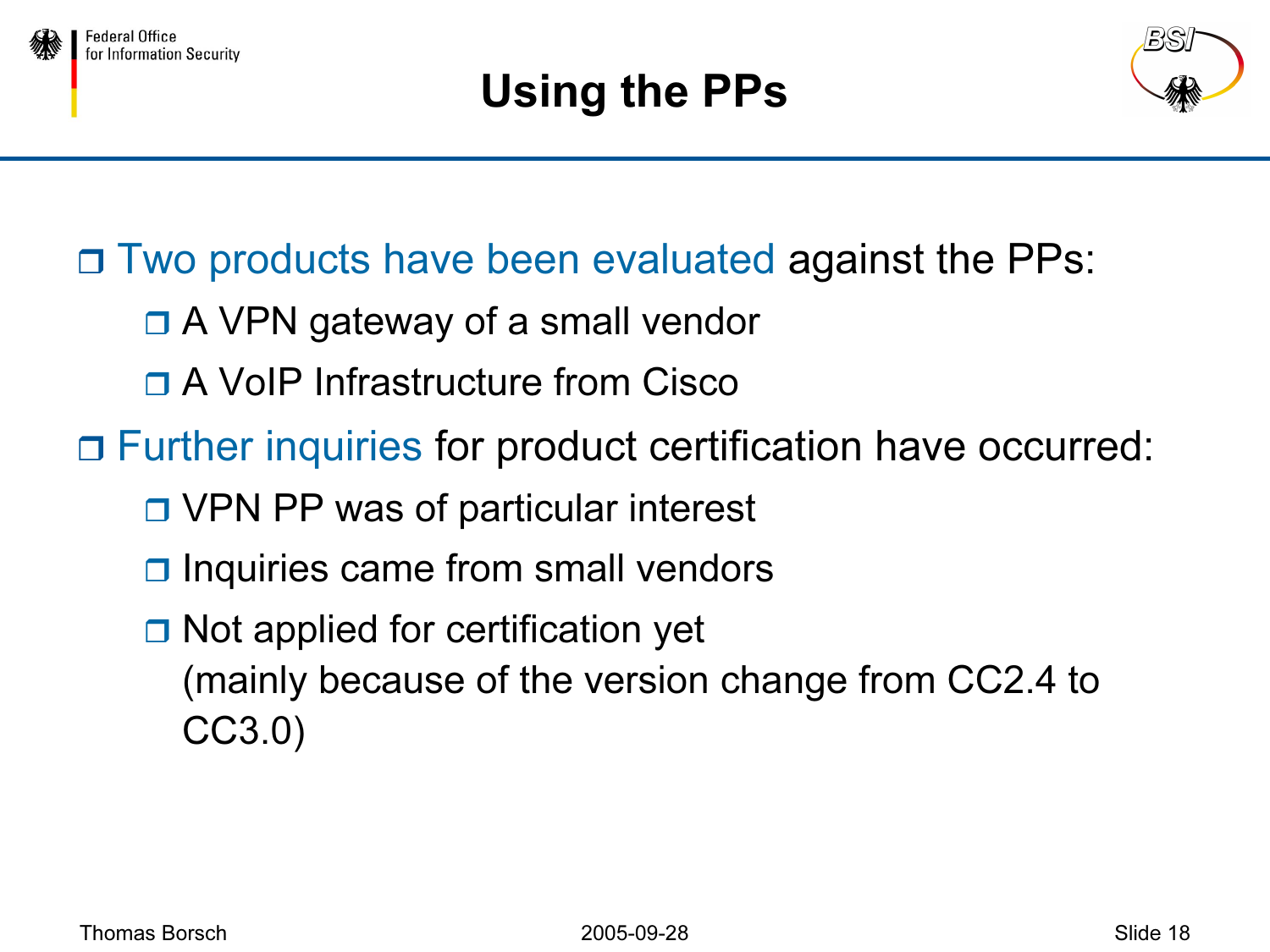





 $\Box$  Problems with the ASE/APE criteria encountered during the trials have been fixed in CC3.0

(17 Interpretations have been raised during the trials)

- □ Defining and Evaluating PPs and STs according to CC2.4 EAL1 is much more efficient compared to CC2.2 (2-3 man-days for the PP development and 3-4 man-days for the evaluation)
- $\Box$  Reduced complexity of PPs/STs will open new markets for the CC (Increasing interest from small to medium-sized vendors has shown that already)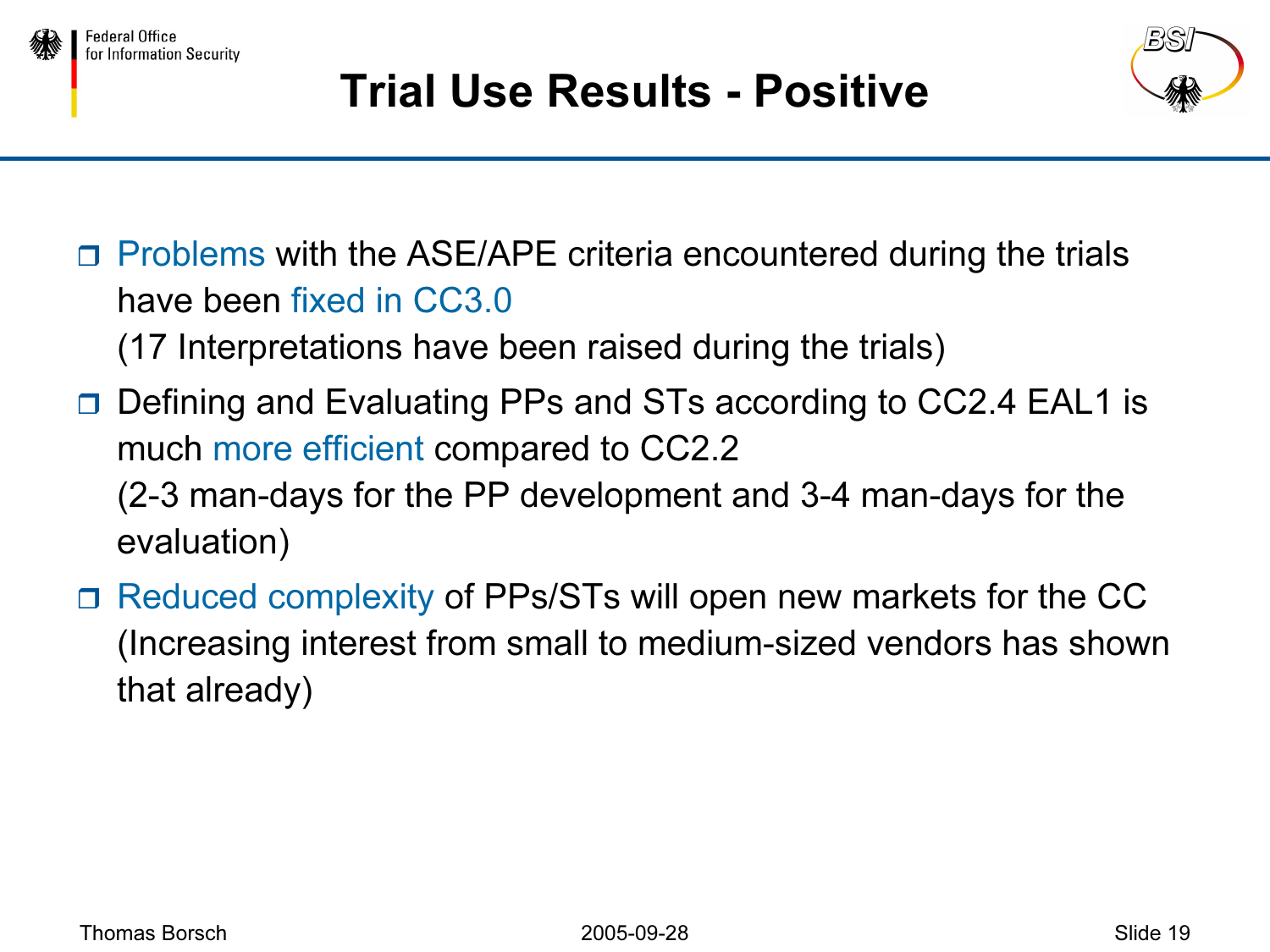

# Trial Use Results - Positive



- □ Most work intensive examinations have been left out (No rationales required for EAL1 ASE / APE)
- □ Much better ratio between ASE and other EAL1 requirements

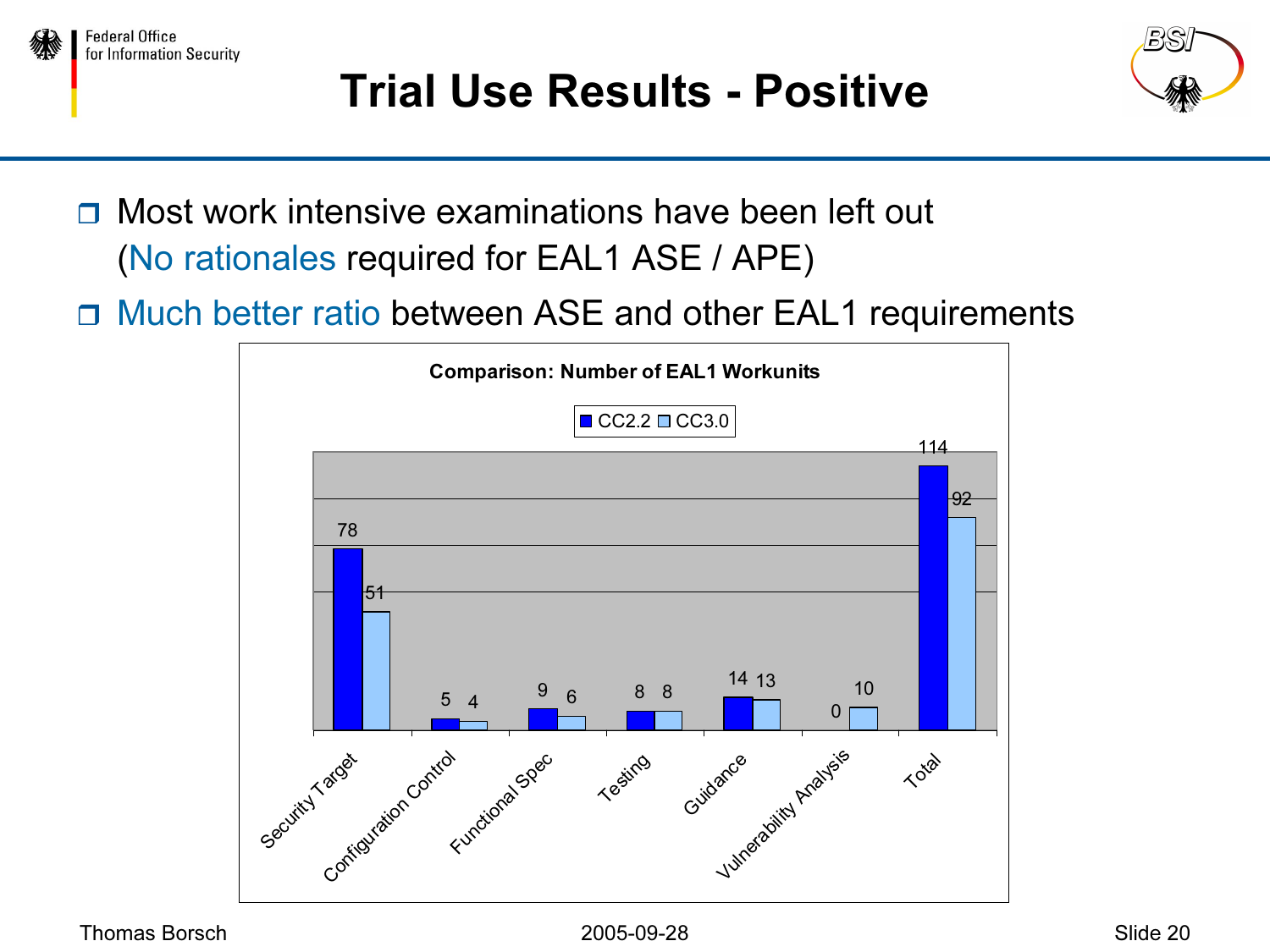

Federal Office

for Information Security





- $\Box$ It is more difficult for a vendor to step-up from EAL1 to EAL>1 (Low Assurance PPs/STs have to be augmented significantly to get a full scale PP/ST)
- Missing "formal" specification of SPD, OBJ and the free placement of requirements can have disadvantages (Evaluators and Certification Schemes have to take more care that a sensible TOE is specified)
- $\Box$  Scheme procedures may have to be adopted to be able to keep up with the development and evaluation speed (5 man-days for developing and evaluating a PP)